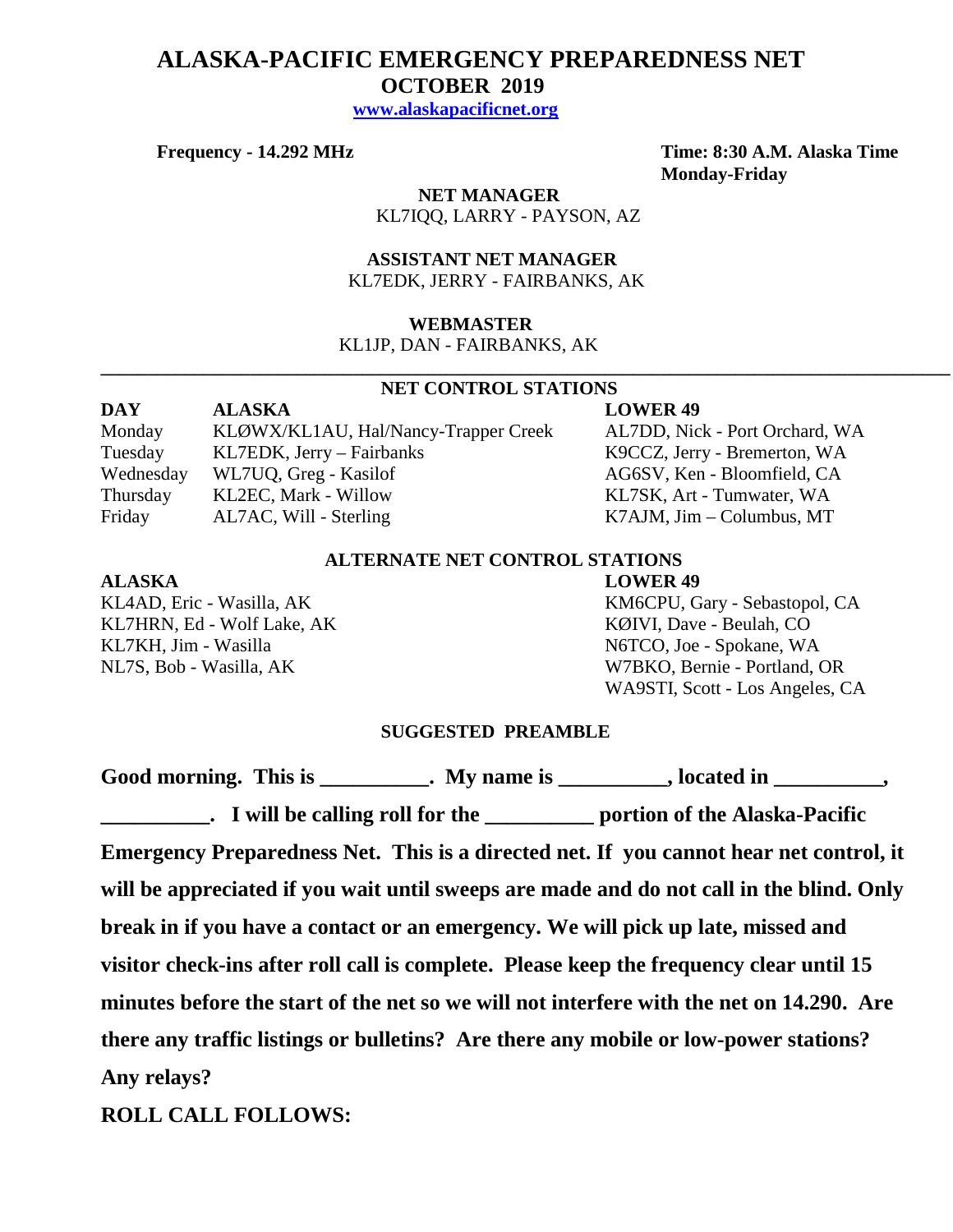| <b>LOWER 49 - OCTOBER 2019</b> |              | <b>DATE</b>         | <b>DATE</b> | <b>DATE</b> | <b>DATE</b> | <b>DATE</b> | <b>DATE</b> |  |
|--------------------------------|--------------|---------------------|-------------|-------------|-------------|-------------|-------------|--|
|                                |              |                     |             |             |             |             |             |  |
| KJ6LJK                         | Richard      | Angels Camp, CA     |             |             |             |             |             |  |
| N6TEZ                          | AI           | Anza, CA            |             |             |             |             |             |  |
| KL7HM                          | Hugh         | Apache Junction, AZ |             |             |             |             |             |  |
|                                |              |                     |             |             |             |             |             |  |
| $\ensuremath{\mathsf{N7GK}}$   | Gary         | Ashland, OR         |             |             |             |             |             |  |
| W7ZF                           | Herb         | Bellevue, WA        |             |             |             |             |             |  |
| KØIVI                          | Dave         | Beulah, CO          |             |             |             |             |             |  |
| AG6SV                          | Ken          | Bloomfield, CA      |             |             |             |             |             |  |
| K9CCZ                          | Jerry        | Bremerton, WA       |             |             |             |             |             |  |
| <b>KLØHI</b>                   | Claudia      | Brookings, OR       |             |             |             |             |             |  |
| K7AJM                          | Jim          | Columbus, MT        |             |             |             |             |             |  |
| K7OOS                          | Harold       | Coos Bay, OR        |             |             |             |             |             |  |
| W7BBA                          | Jim'         | Cottage Grove, OR   |             |             |             |             |             |  |
| VE6NL                          | Neal         | Empress, AB         |             |             |             |             |             |  |
| W7RMH                          | Rick         | Everett, WA         |             |             |             |             |             |  |
| W7ADB                          | John         | Federal Way, WA     |             |             |             |             |             |  |
| AF7MU                          | <b>Rusty</b> | Florence, OR        |             |             |             |             |             |  |
| KA6WAG                         | Robert       | Florence, OR        |             |             |             |             |             |  |
| K7LWF                          | Lyman        | Gig Harbor, WA      |             |             |             |             |             |  |
| AL1R                           | Jim          | Indianola, WA       |             |             |             |             |             |  |
| W7ISP                          | Mike         | Ione, WA            |             |             |             |             |             |  |
| KK7HK                          | Tom          | Lebanon, OR         |             |             |             |             |             |  |
| W7DRT                          | Don          | Longbranch, WA      |             |             |             |             |             |  |

 $\lambda$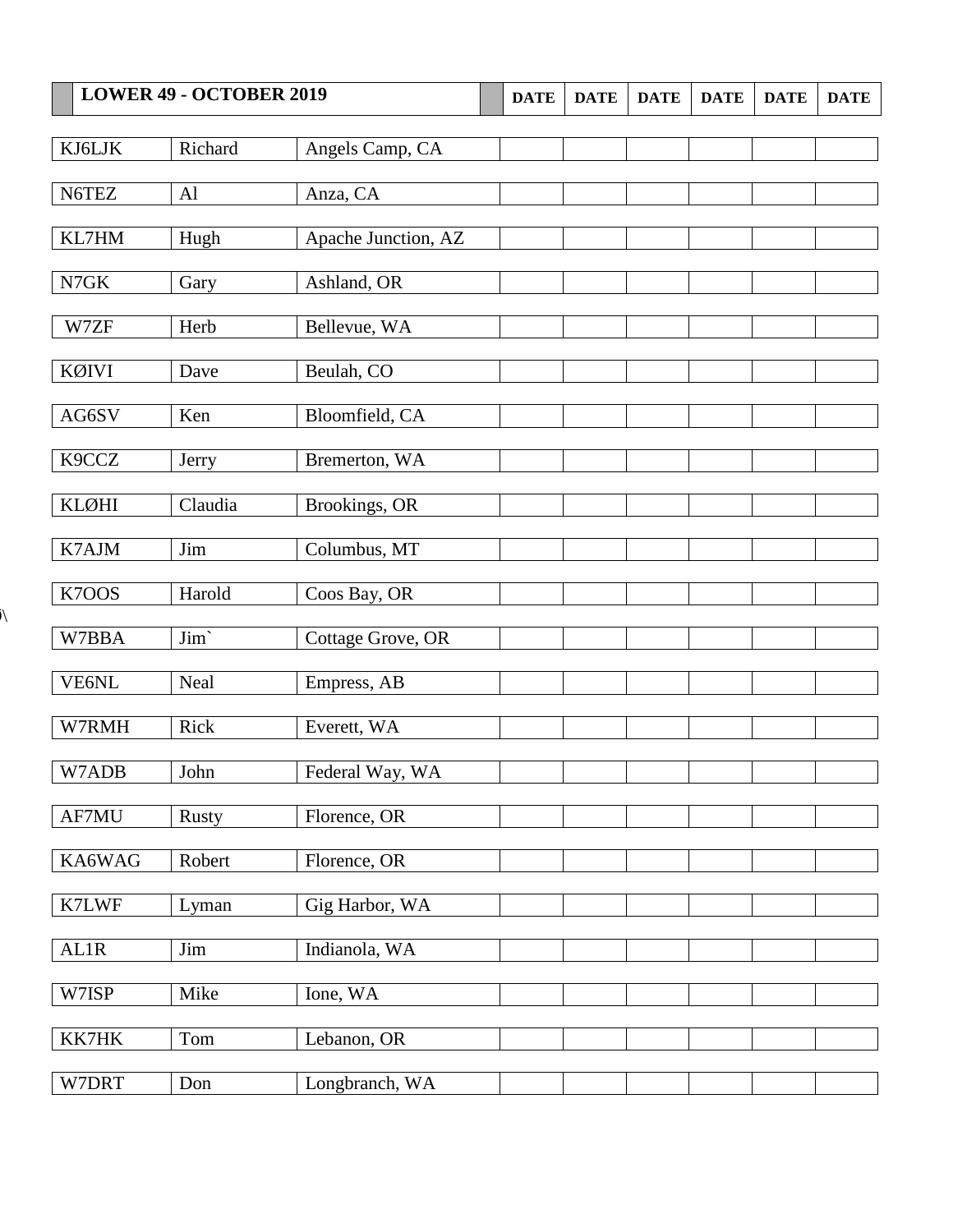| WA9STI        | Scott      | Los Angeles, CA  |  |  |  |
|---------------|------------|------------------|--|--|--|
|               |            |                  |  |  |  |
| KA7ZEM        | Jerry      | Mesa, AZ         |  |  |  |
|               |            |                  |  |  |  |
| AL7KV         | Phil       | Olympia, WA      |  |  |  |
|               |            |                  |  |  |  |
| N6BOW         | Doug       | Paradise, CA     |  |  |  |
|               |            |                  |  |  |  |
|               |            |                  |  |  |  |
| KL7IQQ        | Larry      | Payson, AZ       |  |  |  |
|               |            |                  |  |  |  |
| KF7RCO        | Roeland    | Phoenix, AZ      |  |  |  |
|               |            |                  |  |  |  |
| K6YBV         | <b>Bob</b> | Placerville, CA  |  |  |  |
|               |            |                  |  |  |  |
| W7BKO         | Bernie     | Portland, OR     |  |  |  |
|               |            |                  |  |  |  |
|               |            | Port Alberni, BC |  |  |  |
| VE7OFA        | Robert     |                  |  |  |  |
|               |            |                  |  |  |  |
| AL7DD         | Nick       | Port Orchard, WA |  |  |  |
|               |            |                  |  |  |  |
| <b>KB7PYF</b> | Charlie    | Poulsbo, WA      |  |  |  |
|               |            |                  |  |  |  |
| KX6Q          | Les        | Redding, CA      |  |  |  |
|               |            |                  |  |  |  |
|               |            |                  |  |  |  |
| AL7Y          | Scott      | Ruger Ranch, AZ  |  |  |  |
|               |            |                  |  |  |  |
| K7GU          | Karl       | Santa, ID        |  |  |  |
|               |            |                  |  |  |  |
| K7SK          | Steve      | Seattle, WA      |  |  |  |
|               |            |                  |  |  |  |
| KM6CPU        | Gary       | Sebastopol, CA   |  |  |  |
|               |            |                  |  |  |  |
| N6TCO         | Joe        | Spokane, WA      |  |  |  |
|               |            |                  |  |  |  |
|               |            |                  |  |  |  |
| AK7YT         | Glenn      | Stockton, CA     |  |  |  |
|               |            |                  |  |  |  |
| WA6PWP        | Bill       | Stockton, CA     |  |  |  |
|               |            |                  |  |  |  |
| KL7SK         | Art        | Tumwater, WA     |  |  |  |
|               |            |                  |  |  |  |
|               |            |                  |  |  |  |
| KL7LL         | John       | Valley, WA       |  |  |  |
|               |            |                  |  |  |  |
| KA7ZQW        | Terry      | Vancouver, WA    |  |  |  |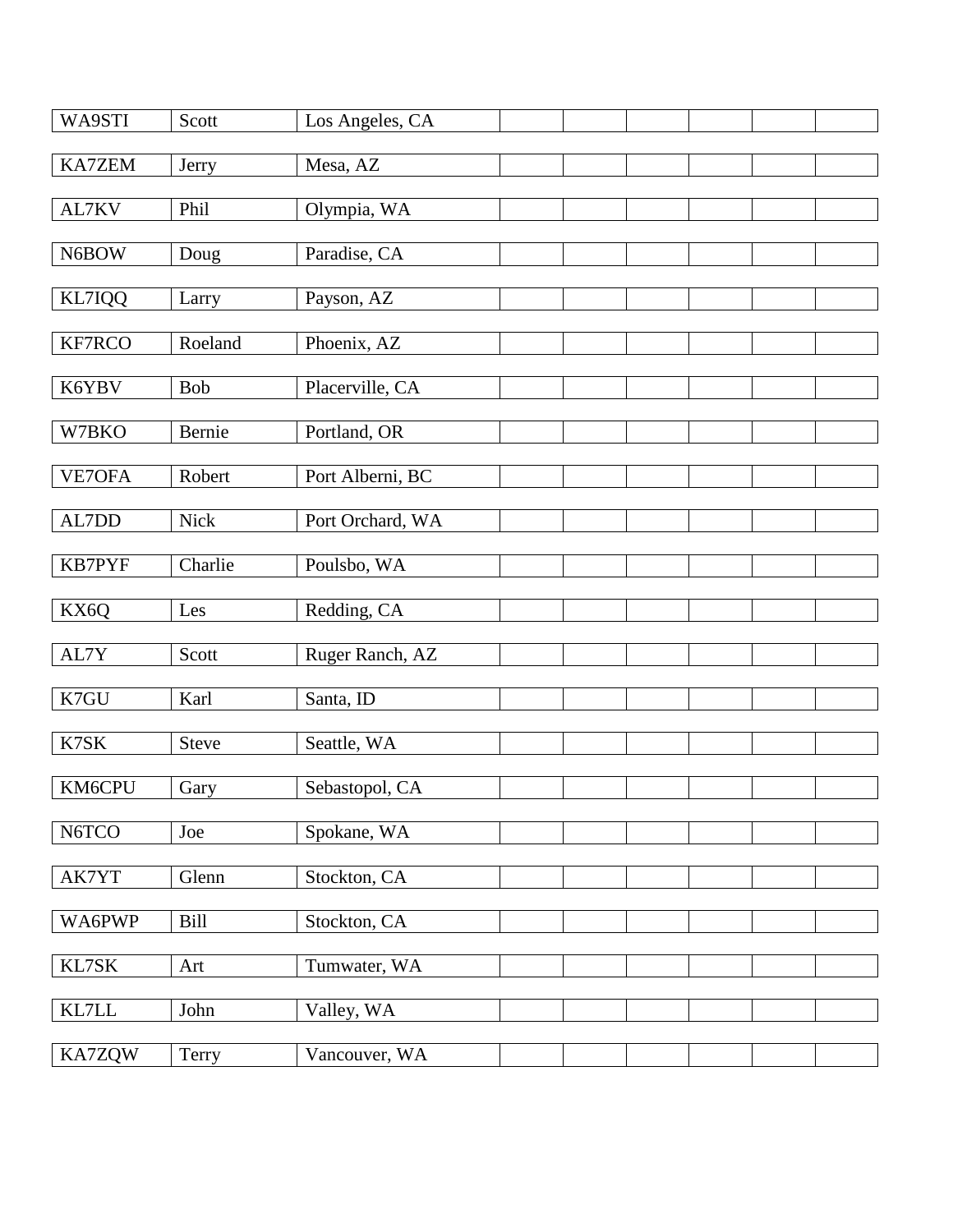| W6SGJ                       | Dick                                 | Vancouver, WA         |  |  |  |  |  |
|-----------------------------|--------------------------------------|-----------------------|--|--|--|--|--|
|                             |                                      |                       |  |  |  |  |  |
| W7UMX                       | <b>MARS</b>                          | Whidbey Island, WA    |  |  |  |  |  |
|                             |                                      |                       |  |  |  |  |  |
| W9JDW                       | Jim                                  | Washington, IN        |  |  |  |  |  |
|                             |                                      |                       |  |  |  |  |  |
| AL7D                        | Dave                                 | Yuma, AZ              |  |  |  |  |  |
|                             |                                      |                       |  |  |  |  |  |
|                             |                                      | <b>LOWER 49 TOTAL</b> |  |  |  |  |  |
|                             |                                      |                       |  |  |  |  |  |
|                             | TOTAL CHECK-INS (INCLUDING VISITORS) |                       |  |  |  |  |  |
|                             |                                      |                       |  |  |  |  |  |
| <b>TOTAL FORMAL TRAFFIC</b> |                                      |                       |  |  |  |  |  |

|                | VISITORS - OCTOBER 2019 - LOWER 49 |                 | <b>DATE</b> | <b>DATE</b> | <b>DATE</b> | <b>DATE</b> | <b>DATE</b> | <b>DATE</b> |
|----------------|------------------------------------|-----------------|-------------|-------------|-------------|-------------|-------------|-------------|
| <b>STATION</b> | <b>NAME</b>                        | <b>LOCATION</b> |             |             |             |             |             |             |
|                |                                    |                 |             |             |             |             |             |             |
|                |                                    |                 |             |             |             |             |             |             |
|                |                                    |                 |             |             |             |             |             |             |
|                |                                    |                 |             |             |             |             |             |             |
|                |                                    |                 |             |             |             |             |             |             |
|                |                                    |                 |             |             |             |             |             |             |
|                |                                    |                 |             |             |             |             |             |             |
|                |                                    |                 |             |             |             |             |             |             |
|                |                                    |                 |             |             |             |             |             |             |
|                |                                    |                 |             |             |             |             |             |             |
|                |                                    |                 |             |             |             |             |             |             |
|                |                                    |                 |             |             |             |             |             |             |
|                |                                    |                 |             |             |             |             |             |             |
|                |                                    |                 |             |             |             |             |             |             |
|                |                                    |                 |             |             |             |             |             |             |
|                |                                    |                 |             |             |             |             |             |             |
|                |                                    |                 |             |             |             |             |             |             |
|                |                                    |                 |             |             |             |             |             |             |
|                |                                    |                 |             |             |             |             |             |             |
|                |                                    |                 |             |             |             |             |             |             |
|                |                                    |                 |             |             |             |             |             |             |
|                |                                    |                 |             |             |             |             |             |             |
|                |                                    |                 |             |             |             |             |             |             |
|                |                                    |                 |             |             |             |             |             |             |
|                |                                    |                 |             |             |             |             |             |             |
|                |                                    |                 |             |             |             |             |             |             |
|                |                                    |                 |             |             |             |             |             |             |
|                |                                    |                 |             |             |             |             |             |             |
|                |                                    |                 |             |             |             |             |             |             |
|                |                                    |                 |             |             |             |             |             |             |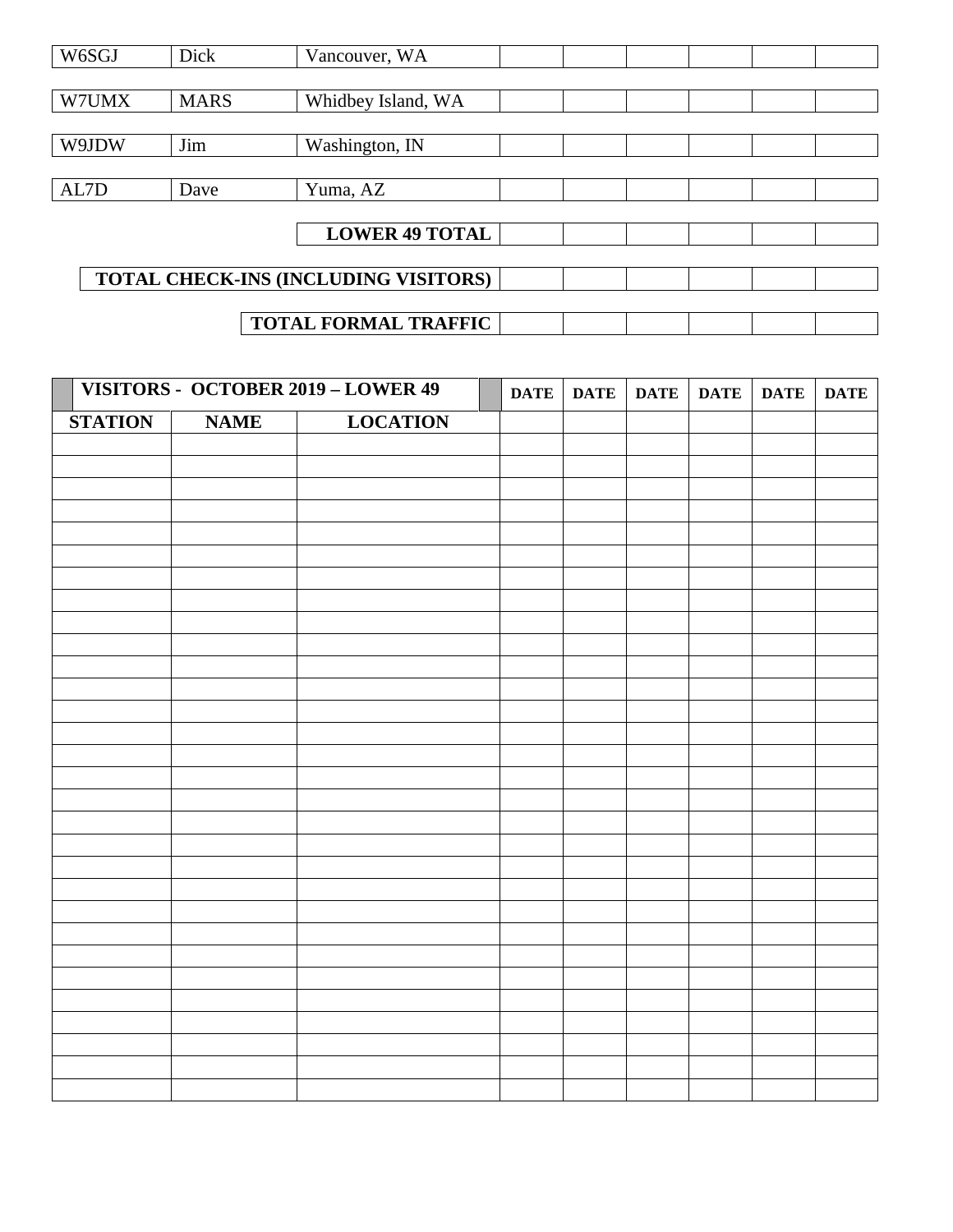| <b>ALASKA - OCTOBER 2019</b> |                                                                                                                                            | <b>DATE</b>                                                                                                                                                                                                                                                                                           | <b>DATE</b> | <b>DATE</b> | <b>DATE</b> | <b>DATE</b> | <b>DATE</b> |
|------------------------------|--------------------------------------------------------------------------------------------------------------------------------------------|-------------------------------------------------------------------------------------------------------------------------------------------------------------------------------------------------------------------------------------------------------------------------------------------------------|-------------|-------------|-------------|-------------|-------------|
| <b>NAME</b>                  | <b>LOCATION</b>                                                                                                                            |                                                                                                                                                                                                                                                                                                       |             |             |             |             |             |
|                              |                                                                                                                                            |                                                                                                                                                                                                                                                                                                       |             |             |             |             |             |
| Art                          |                                                                                                                                            |                                                                                                                                                                                                                                                                                                       |             |             |             |             |             |
|                              |                                                                                                                                            |                                                                                                                                                                                                                                                                                                       |             |             |             |             |             |
|                              |                                                                                                                                            |                                                                                                                                                                                                                                                                                                       |             |             |             |             |             |
|                              |                                                                                                                                            |                                                                                                                                                                                                                                                                                                       |             |             |             |             |             |
|                              |                                                                                                                                            |                                                                                                                                                                                                                                                                                                       |             |             |             |             |             |
| Ron                          | Anchorage, AK                                                                                                                              |                                                                                                                                                                                                                                                                                                       |             |             |             |             |             |
|                              |                                                                                                                                            |                                                                                                                                                                                                                                                                                                       |             |             |             |             |             |
| Joe                          |                                                                                                                                            |                                                                                                                                                                                                                                                                                                       |             |             |             |             |             |
|                              |                                                                                                                                            |                                                                                                                                                                                                                                                                                                       |             |             |             |             |             |
|                              |                                                                                                                                            |                                                                                                                                                                                                                                                                                                       |             |             |             |             |             |
|                              |                                                                                                                                            |                                                                                                                                                                                                                                                                                                       |             |             |             |             |             |
|                              |                                                                                                                                            |                                                                                                                                                                                                                                                                                                       |             |             |             |             |             |
| <b>Bruce</b>                 | Excursion Inlet, AK                                                                                                                        |                                                                                                                                                                                                                                                                                                       |             |             |             |             |             |
| Debbie                       | Excursion Inlet, AK                                                                                                                        |                                                                                                                                                                                                                                                                                                       |             |             |             |             |             |
|                              |                                                                                                                                            |                                                                                                                                                                                                                                                                                                       |             |             |             |             |             |
|                              |                                                                                                                                            |                                                                                                                                                                                                                                                                                                       |             |             |             |             |             |
|                              |                                                                                                                                            |                                                                                                                                                                                                                                                                                                       |             |             |             |             |             |
|                              |                                                                                                                                            |                                                                                                                                                                                                                                                                                                       |             |             |             |             |             |
|                              | Fairbanks, AK                                                                                                                              |                                                                                                                                                                                                                                                                                                       |             |             |             |             |             |
|                              |                                                                                                                                            |                                                                                                                                                                                                                                                                                                       |             |             |             |             |             |
| Rose                         |                                                                                                                                            |                                                                                                                                                                                                                                                                                                       |             |             |             |             |             |
|                              |                                                                                                                                            |                                                                                                                                                                                                                                                                                                       |             |             |             |             |             |
|                              |                                                                                                                                            |                                                                                                                                                                                                                                                                                                       |             |             |             |             |             |
|                              |                                                                                                                                            |                                                                                                                                                                                                                                                                                                       |             |             |             |             |             |
|                              |                                                                                                                                            |                                                                                                                                                                                                                                                                                                       |             |             |             |             |             |
| Lynn                         | Haines, AK                                                                                                                                 |                                                                                                                                                                                                                                                                                                       |             |             |             |             |             |
|                              |                                                                                                                                            |                                                                                                                                                                                                                                                                                                       |             |             |             |             |             |
|                              |                                                                                                                                            |                                                                                                                                                                                                                                                                                                       |             |             |             |             |             |
|                              |                                                                                                                                            |                                                                                                                                                                                                                                                                                                       |             |             |             |             |             |
|                              |                                                                                                                                            |                                                                                                                                                                                                                                                                                                       |             |             |             |             |             |
|                              |                                                                                                                                            |                                                                                                                                                                                                                                                                                                       |             |             |             |             |             |
|                              |                                                                                                                                            |                                                                                                                                                                                                                                                                                                       |             |             |             |             |             |
|                              |                                                                                                                                            |                                                                                                                                                                                                                                                                                                       |             |             |             |             |             |
| Glenn                        | Juneau, AK                                                                                                                                 |                                                                                                                                                                                                                                                                                                       |             |             |             |             |             |
|                              |                                                                                                                                            |                                                                                                                                                                                                                                                                                                       |             |             |             |             |             |
|                              |                                                                                                                                            |                                                                                                                                                                                                                                                                                                       |             |             |             |             |             |
|                              |                                                                                                                                            |                                                                                                                                                                                                                                                                                                       |             |             |             |             |             |
|                              |                                                                                                                                            |                                                                                                                                                                                                                                                                                                       |             |             |             |             |             |
|                              |                                                                                                                                            |                                                                                                                                                                                                                                                                                                       |             |             |             |             |             |
|                              | John<br>John<br>Mark<br>Mac<br><b>Nick</b><br>Bob<br>Jerry<br>Jerry<br>Rick<br>Allan<br>Tom<br>Debbie<br>Robert<br>Ernie<br>Jerry<br>Larry | Anchorage, AK<br>Anchorage, AK<br>Anchorage, AK<br>Bethel, AK<br>Caswell Lakes, AK<br>Central, AK<br>Fairbanks, AK<br>Fairbanks, AK<br>Fairbanks, AK<br>Fairbanks, AK<br>Glacier View, AK<br>Homer, AK<br>Homer, AK<br>Homer, AK<br>Juneau, $\overline{AK}$<br>Juneau, AK<br>Juneau, AK<br>Juneau, AK |             |             |             |             |             |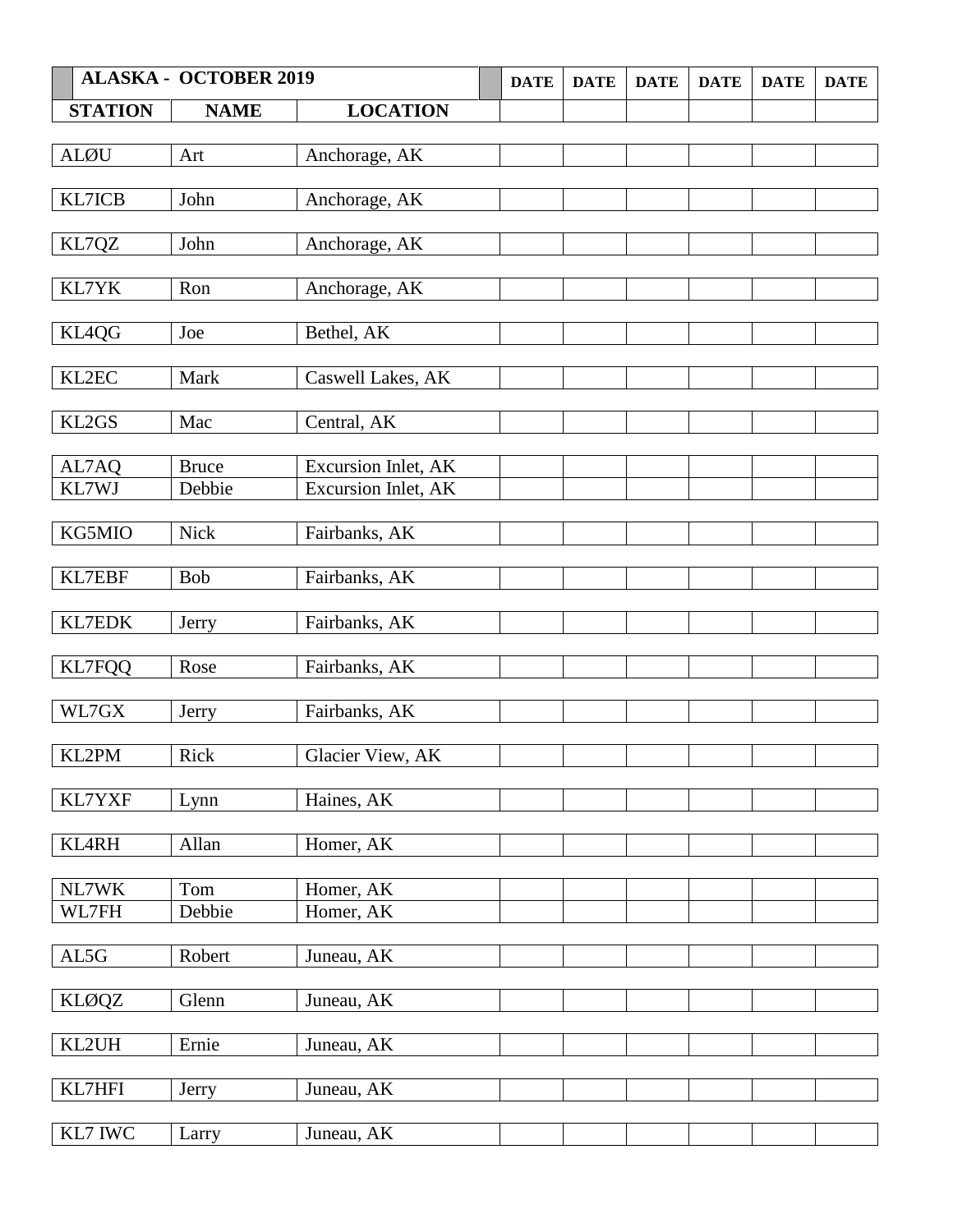| <b>KL7IYD</b> | Jim           | Juneau, AK               |  |  |  |
|---------------|---------------|--------------------------|--|--|--|
| NL3A          | <b>Bill</b>   | Juneau, AK               |  |  |  |
| WL7BKA        | Dave          | Juneau, AK               |  |  |  |
|               |               |                          |  |  |  |
| WL7UQ         | Greg          | Kasilof, AK              |  |  |  |
| WL7UR         | Karen         | Kasilof, AK              |  |  |  |
| <b>KL4CA</b>  | Saunya        | Ketchikan, AK            |  |  |  |
| <b>KL4CB</b>  | Allen         | Ketchikan, AK            |  |  |  |
|               |               |                          |  |  |  |
| KL7GIH        | Chris         | Ketchikan, AK            |  |  |  |
| KL7NC         | Bob           | Ketchikan, AK            |  |  |  |
|               |               |                          |  |  |  |
| NL7LL         | Gary          | Ketchikan, AK            |  |  |  |
|               |               |                          |  |  |  |
| WL7AUV        | Leroy         | Ketchikan, AK            |  |  |  |
| <b>NØSUB</b>  | Don           | Montana Creek, AK        |  |  |  |
|               |               |                          |  |  |  |
| AL7LW         | Larry         | Nikiski, AK              |  |  |  |
| AL7LX         | <b>Brenda</b> | Nikiski, AK              |  |  |  |
| <b>KL7JHR</b> | Dennis        | Ninilchik, AK            |  |  |  |
| KL7KL         | Martha        | Ninilchik, AK            |  |  |  |
|               |               |                          |  |  |  |
| KL7JFT        | Don           | Palmer, AK               |  |  |  |
| KL2FA         | Carol         | Palmer, AK               |  |  |  |
| N7FXX         | Claude        | Palmer, AK               |  |  |  |
|               |               |                          |  |  |  |
| WL7UL         | John          | Peters Creek, AK         |  |  |  |
| <b>KE7FXM</b> | Jimmy         | Prince of Wales Isl., AK |  |  |  |
|               |               |                          |  |  |  |
| ${\rm AL6G}$  | Mike          | Sitka, AK                |  |  |  |
|               |               |                          |  |  |  |
| <b>KL7AN</b>  | Van           | Soldotna, AK             |  |  |  |
| <b>WA1FVJ</b> | Ed            | Soldotna, AK             |  |  |  |
|               |               |                          |  |  |  |
| <b>KLØBK</b>  | Tom           | Sourdough, AK            |  |  |  |
|               |               |                          |  |  |  |
| AL7AC         | Will          | Sterling, AK             |  |  |  |
| KL3CV         | Tim           | Sterling, AK             |  |  |  |
|               |               |                          |  |  |  |
| WL7UP         | Ward          | Sterling, AK             |  |  |  |